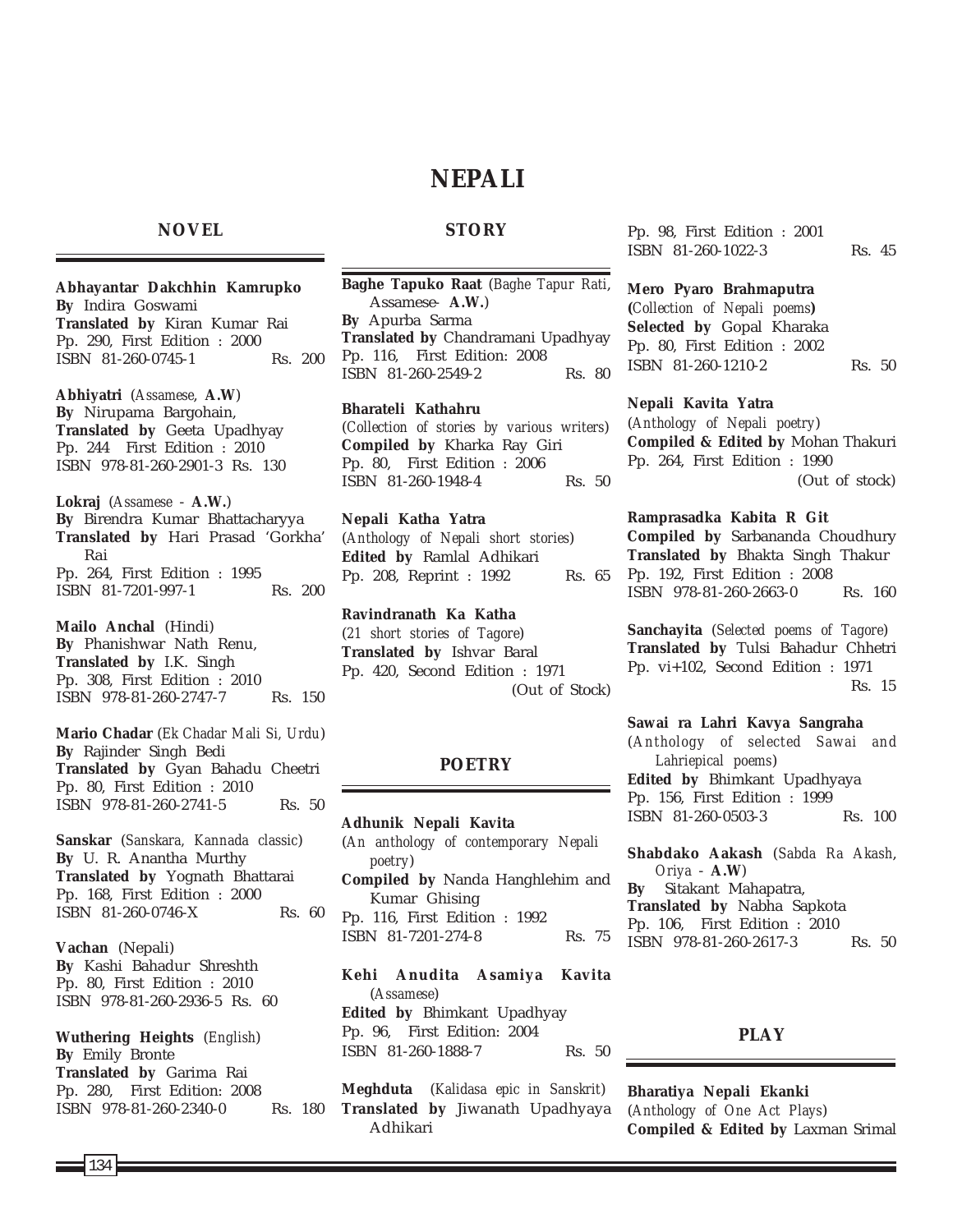Pp. 376, First Edition : 1996 ISBN 81-7201-989-0 Rs. 160

#### **Chira Kumar Sabha**

*(Bengali)* **By** Rabindra Nath Tagore **Translator** Gokul Sinha Pp. 162, First Edition : 1998 ISBN 81-260-0319-7 Rs. 90

### **Jagitra**

(*Ghost, Norwegian*) **By** Ibsen **Translated by** Dan Khaling Pp. 80, First Edition : 1996 ISBN 81-260-0109-7 Rs. 45

#### **Jungli Hans**

(*Norwegian Play*) **By** Ibsen **Translated by** R.P. Lama Pp. 116, First Edition : 1997 ISBN 81-260-0253-0 Rs. 50

### **Molieraka Duyi Natak**

(*Moliere's two plays: Tartuffe and Le Bourgeois Gentilhomme, English*) **Translated by** Kitab Singh Rai Pp. 144, First Edition : 1998 ISBN 81-260-0436-3 Rs. 80

### **Rabindranath Ka Nataka Haru**

(*Tagore's three plays, Visarjan, Muktadhara and Rakta Karabi*) **Translated by** K.S. Moktan, Ghanshyam Nepal and Bhaichand Pradhan Pp. 184, First Edition : 1993 ISBN 81-7201-357-4 Rs. 80

# **HISTORY OF LITERATURE**

**Bangla Sahityako Itihas** (*History of Bengali Literature*) **By** Sukumar Sen **Translated by** Indra Sundas Pp. 392, First Edition : 1991 Rs. 160

**Bharatiya Angrezi Sahityako Itihas** (*History of Indian English Literature*) **By** M. K. Naik **Translated by** Kumar Pradhan Pp. 308, First Edition : 1991 Rs. 160

**Dogri Sahityako Itihas** (*History of Dogri Literature*) **By** Shivanath **Translated by** Hasta Nepali Pp. 164, First Edition : 1984 Rs. 25

**Rajasthani Sahityako Itihas** (*History of Rajasthani Literature*) **By** Hiralal Maheshwari **Translated by** Kamala Sankrityayan Pp. 250, First Edition : 1987 Rs. 65

# **MAKERS OF INDIAN LITERATURE**

**Agam Singh Tamang 'Apatan'** (*Modern Nepali poet*) **By** Prem Thulung Pp. 126, First Edition: 2009 ISBN 978-81-260-2746-0 Rs. 40

**Banabhatta** (*Sanskrit writer*) **By** K. Krishnamoorthy **Translated by** Dilliram Timsina Pp. 80, First Edition : 1995 ISBN 81-7201-863-0 Rs. 15

### **Bankimchandra Chatterjee** (*Bengali writer*) **By** Subodh Chandra Sengupta **Translated by** Birkha Khadka Duvarseli Pp. 60, First Edition : 1996 ISBN 81-260-0001-5 Rs. 15

**Bharati** (*Tamil poet*) **By** Prema Nandakumar **Translated by** Ajit Basnet Pp. 80, First Edition : 1991 Rs. 15

**Bhavabhuti** (*Sanskrit poet*) **By** G.K. Bhatt **Translated by** Naresh Chandra Khati Pp. 88, First Edition : 1989 Rs. 15

**Buddhadeva Basu** (*Bengali writer*) **By** Alokeranjan Dasgupta **Translated by** Jas Yonjan 'Pyasi' Pp. 76, First Edition : 1991 Rs. 15

**G. Chhiring** (Nepali writer) **By** Sachin Rai Pp. 96, First Edition : 2010 ISBN 978-81-260-2893-1 Rs. 40 **Ghalib** (*Urdu poet*) **By** M. Mujeeb **Translated by** Gokul Sinha Pp. 80, First Edition : 1990 Rs. 15

#### **Gopal Singh Nepali**

(*Nepali and Hindi poet*) **By** Tikaram Upadhyaya Pp. 88, First Edition : 1994 ISBN 81-7201-795-2 Rs. 15

**Hali** (*Urdu poet*) **By** Malik Ram **Translated by** Ghanshyam Nepal Pp. 64, First Edition : 1991 ISBN 81-7201-173-5 Rs. 15

**Haribhakta Katuwal** (*Nepali writer*) **By** Jiwan Namdung Pp. 96, Reprint : 2006 ISBN 81-260-2255-X Rs. 25

**Harkajang Singh Chhetri** (*Nepali writer*) **By** Lakshman Srimal Pp. 64, First Edition : 1995 ISBN 81-7201-796-0 Rs. 15

**Jaishankar Prasad** (*Hindi poet*) **By** Ramesh Chandra Shah **Translated by** Jiwan Namdung Pp. 92, First Edition : 1985 Rs. 15

**Jayadeva** (*Sanskrit poet*) **By** Suniti Kumar Chatterji **Translated by** Jiwan Namdung Pp. 64, First Edition : 1984 Rs. 15

**Jibanananda Das** (*Bengali poet*) **By** Chidananda Das Gupta **Translated by** T.B. Chhetri Pp. 64, First Edition : 1993 ISBN 81-7201-176-8 Rs. 15

**Kabir** (*Hindi saint poet*) **By** Prabhakar Machwe **Translated by** Girmee Sherpa Pp. 56, First Edition : 1996 ISBN 81-7201-984-X Rs. 15

**Kalhana** (*Sanskrit poet*) **By** Somnath Dhar **Translated by** Shantiraj Sharma Pp. 100, First Edition : 1991 ISBN 81-7201-136-9 Rs. 15

**Kazi Nazrul Islam** (*Bengali poet*) **By** Gopal Haldar

135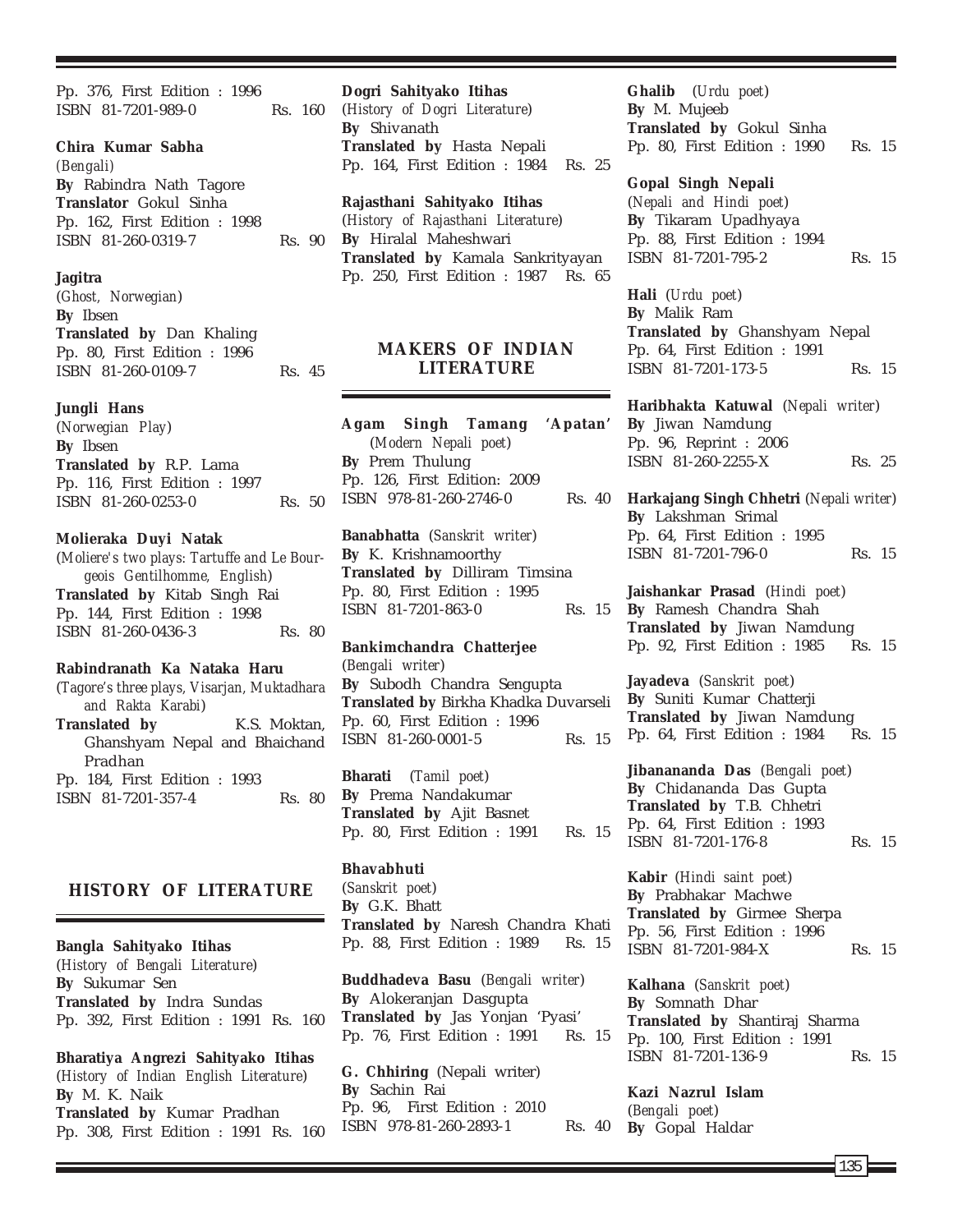**Translated by** Mohan Thakuri Pp. 84, First Edition : 1988 Rs. 15

**Kumar Ghisihing** (*Modern Nepali writer*) **By** Ranjit Subba Pp. 104, First Edition: 2009 ISBN 978-81-260-2745-3 Rs. 40

# **Lakshminath Bezbaroa**

(*Assamese writer*) **By** Hem Barua **Translated by** Kamala Sanskrityayan Pp. 72, First Edition : 1987 Rs. 15

**Mahamati Prannath** (*Hindi saint poet*) **By** Ranjeet Saha **Translated by** Kamal Sankrityayana Pp. 168, First Edition: 2008 ISBN 81-260-2387-2 Rs. 40

**Mitrasen** (*Nepali writer*) **By** Magan Pathik Pp. 96, First Edition : 1989 Rs. 15

**Narendra Prasad Kumai** (*Modern Nepali writer*) **By** Narbahadur Dahal Pp. 76, First Edition : 2002 ISBN 81-260-1403-2 Rs. 25

### **Premchand**

(*Hindi novelist and story-writer*) **By** Prakash Chandra Gupta **Translated by** B.S. Rai Pp. 68, First Edition : 1986 Rs. 15

**Pushpalal Upadhyay** (*Nepali Poet*) **By** Gyan Bahadur Chhetri Pp.104, First Edition : 2006 ISBN 81-260-2283-3 Rs. 25

### **Rahul Sankrityayan**

(*Hindi writer*) **By** Prabhakar Machwe **Translated by** Kamala Sankrityayan Pp. 60, First Edition : 1988 Rs. 15

# **Sarojini Naidu**

(*Indo-English poet*) **By** Padmini Sengupta **Translated by** Buddha Kumar Moktan Pp. 88, First Edition : 1992 ISBN 81-7201-290-X Rs. 15

**Shiv Pradhan** (Nepali writer) **By** Prem Pradhan Pp. 104, First Edition : 2010 ISBN 978-81-260-2935-8 Rs. 40

**Tulsiram Sharma 'Kashyap'** (*Modern Nepali author*) **By** T.B. Chanmdra Subba **Translated by** Kamal Sankrityayana Pp. 84, First Edition: 2009

ISBN 978-81-260-2744-6 Rs. 40

### **Vallathol**

(*Malayalam poet*) **By** B. Hridayakumari **Translated by** Lakhi Devi Sundas Pp. 94, First Edition : 1995 ISBN 81-7201-894-0 Rs. 15

### **GENERAL**

**Agam Singh Giri Rachna Sanchayan** (*A selection from the writings of Agam Singh Giri*) **Compiled by** Mohan Thakuri Pp. 204, First Edition : 1992 ISBN 81-7201-261-6 Rs. 100

**Bhagwan Budha : Jeevan ra Darshan** (*Marathi classic*) **By** Dharamanand Koshambi **Translated by** : Sanu Lamba Pp. 248, First Edition : 2001 ISBN 81-260-1210-2 Rs. 150

**Bharatiya Nepali Sahitya : Rashtriyatako Sandharvama** (*A selection from Indian Nepali writings*) **by** R.P. Lama Pp. 244, First Edition : 1994 ISBN 81-7201-480-5 Rs. 150

**Bharatiya Nepali Hasya-Vyangya Nibandh Sangrah Edited by** Krishna Pradhan Pp. 200, First Edition : 2010 ISBN 978-81-260-2749-1 Rs. 100

**Bisaun Shtabdiko Bharatiya Nepali Lekhen Selected & Edited by** Lakhi Devi Sundas Pp. 232, First Edition : 2002 ISBN 81-260-1577-2 Rs. 200

**Darjeelingko Nepalibhashi Samuday: Sanskritik ra Bhashik Sankraman** (*Seminar Papers***.***)* **Edited by** George Thadathil, Jiwan namdung and Lalita Rai Ahmed

Pp. 186, First Edition : 2009 ISBN 978-81-260-2611-1 Rs. 100

**Haribhakta Katuwal Rachana Sanchyan By** Nabasapcota Pp. 168, First Edition : 2007

ISBN 81-260-2399-6 Rs. 100

**Mahatma Gandhi : Jeeva Ani Darshan** (*Mahatma Gandhi and 'India'*) **By** Romain Rolland **Translated by** Krishnaraj Ghalani Pp. 224, First Edition : 2007 ISBN 81-260-2392-9 Rs.150

**Maimensingh Gitika** (*Bengali Epic*) **Compiled and Edited by** Bhakta Singh Thakuri Pp. 176, First Edition : 2008 ISBN 978-81-260-2512-3 Rs. 130

**Nepali Lok Sahityako Ruprekha** (*An anthology of Nepali folk literature*) **Compiled & Edited by** Khemraj Nepal Pp. 240, First Edition : 2003 ISBN 81-260-1701-5 Rs. 160

**Ramayana** (*Assamese Medieval classic*) **By** Madheb Kandali **Translated by** Induprava Devi Pp. 120, First Edition : 2008 ISBN 978-81-260-2300-7 Rs. 100

**Samkalin Nepali Samalochna** (*An anthology of Nepali critical writings*) **Compiled & Edited by** Jiwan Namdung Pp. 316, Reprint : 2006 ISBN 81-260-0955-1 Rs. 200

**Saratchandra : Vyakti ou Kalakur** (*A biography on Saratchandra in English*) **By** S.C. Sengupta **Translated by** Tara Lepcha Pp. 118, First Edition : 2001 ISBN 81-260-1214-5 Rs. 25

**Samrachnavad, Uttar-Samrachnavad evam Prachya Kavyashashtra** (*Urdu-***A.W.***)* **By** Gopi Chand Narang **Translated by** Subhash Deepak Pp. 444, First Edition: 2008 ISBN 978-81-260-2289-2 Rs. 300

136